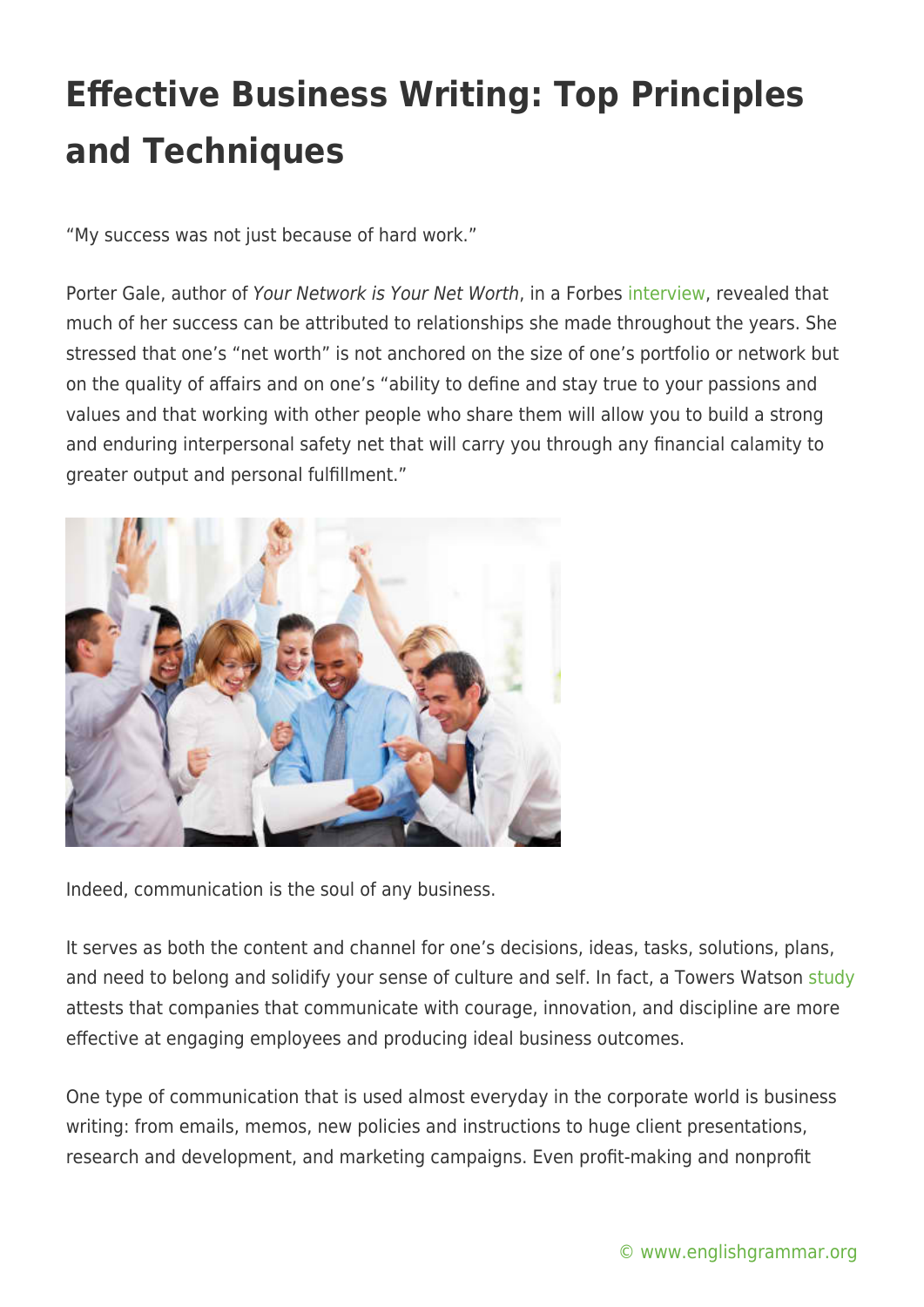organizations in the field of aeronautics, according to a survey by the National Aeronautics and Space Administration (NASA), are into communication the whole time. It says respondents use:

more than one third of their work time conveying information to others another one third working with technical information sent to them by others Fundamentally, poor business writing is costly and leads to disastrous events. A Los Angeles Business journal [article](https://www.nsaglac.org/joann-killeen-published-in-los-angeles-business-journal/) explained that billions of dollars are lost due to insufficient writing skills among business people. It happens, for example, when a customer does not understand the email, marketing tool, or proposal by a company because of wrong grammar or awkward style and tone. The article adds that customers encountering poorly written materials might form an undesirable impression of how a company runs its business.

This post is a part of a series of guides on business writing. Today, we will tackle:

Definition of Business Writing Advantages and Disadvantages of Written Communication Elements to Consider Before Writing A Business Document Grammar and Language in Business Writing Different Types of Business Communication What is Business Writing?



Business Writing is a type of written communication, usually with standard structure and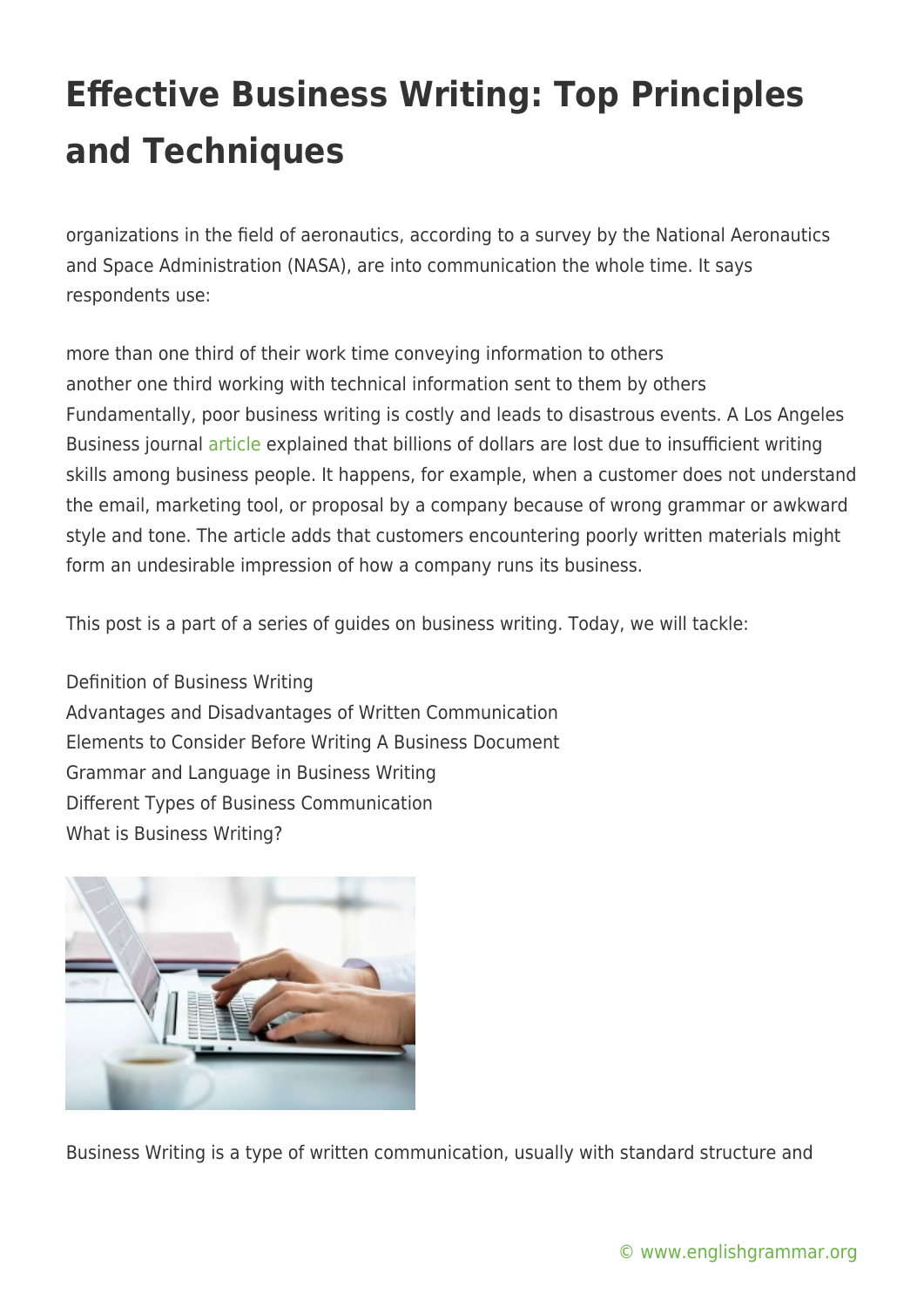style. According to the Capella University, it addresses the needs of specific audiences and has prose and lists for a particular topic that concerns business.

Advantages and Disadvantages of Written Communication

The Inc. Magazine [website](https://www.inc.com/encyclopedia/written-communication.html) details what makes written communication work … and worse:

Pros

Written messages do not have to be delivered on the spur of the moment; they can be edited and revised several times before they are sent so that the content can be shaped to maximum effect

Written communication provides a permanent record of the messages and can be saved for later study

Written forms of communication also enable recipients to take more time in reviewing the message and providing appropriate feedback

Written forms of communication are often considered more appropriate for complex business messages that include important facts and figures

Good writing skills often lead to increased customer/client satisfaction; improved interorganizational efficiency; and enhanced image in the community and industry Cons

The sender of written communication does not generally receive immediate feedback to his or her message; this can be a source of frustration and uncertainty in business situations in which a swift response is desired

Written messages often take more time to compose, both because of their informationpacked nature and the difficulty that many individuals have in composing such correspondence

To prevent such disadvantages, there are principles and techniques that people can apply.

Elements to Consider Before Writing A Business Document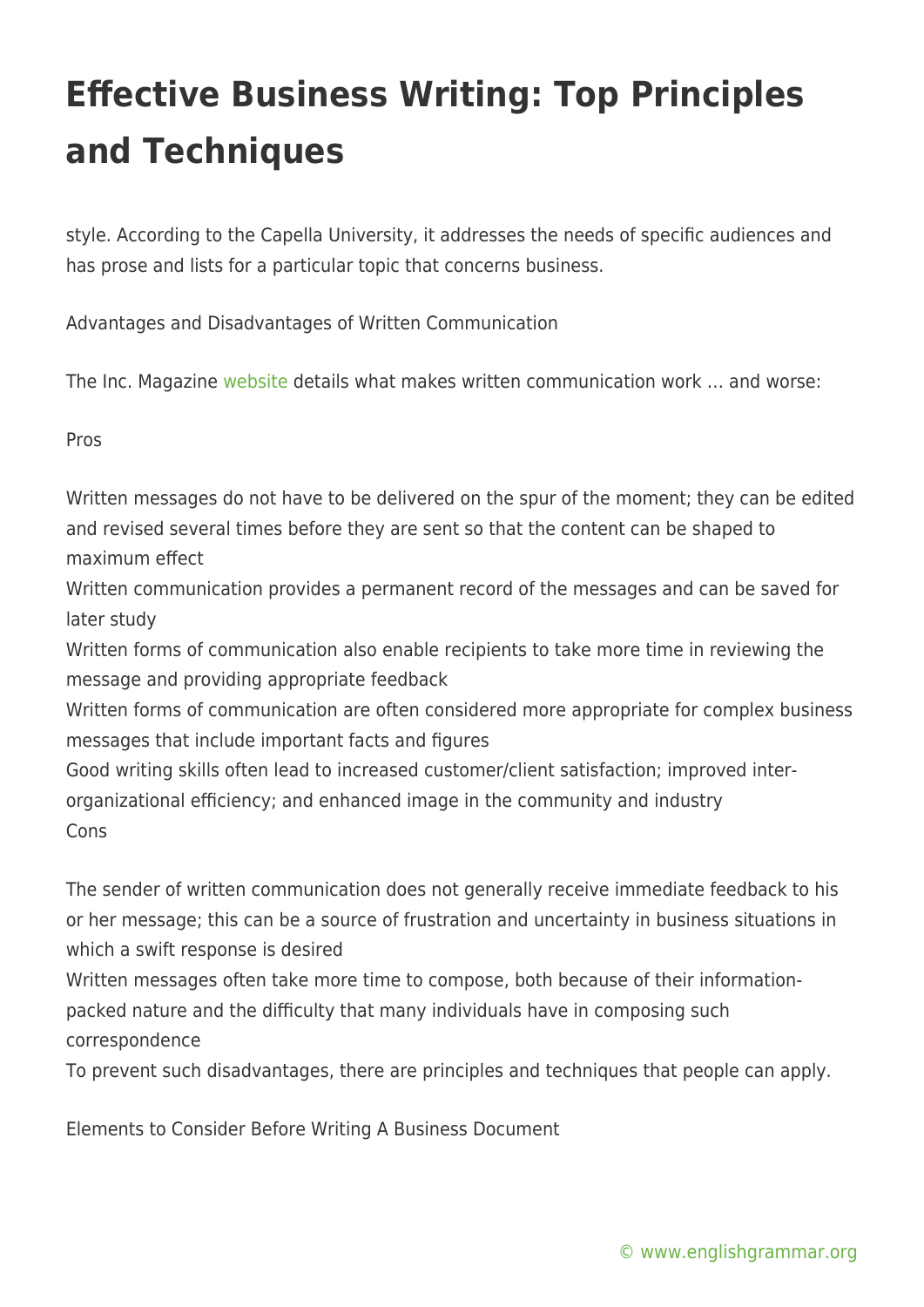1) The Purpose. This will serve as the direction, the reference, and the path of your details. This will set the tone, the style, and structure of your letter. This is your message and your goal. Defining your purpose will set things right at the very beginning. For example, if your purpose is to excite and invite the employees to join the annual talent contest of the company as a team-building effort, you cannot bore them with long paragraphs explaining how the activity will help boost their productivity, write too formal sentences, or use heavy office or work jargon. The purpose tells you to keep your lines light yet still professional, use bullets, and add an exclamation point or two at the end of the memo.

To determine how the document will appear, it is only critical to ask yourself first if your purpose is:

- to inform
- to persuade
- to argue
- to invite
- to confirm information
- to make an inquiry
- to ask for approval
- to reject or approve
- to propose or suggest

2) The Audience. Another significant step in order to make an impact on your audience is to know them. For example, if you simply send a letter to employees about attending a conference on a Sunday and reiterating that it is a requirement, a portion of your workforce might resume to work with worries in their heads because they have religious obligations to meet on Sundays. If you can tailor your letter without touching any religion, culture or sensitive issue in an uncomfortable way, work would be much smoother and solidarity among the people will remain intact.

Here are methods you can take to know your audience better: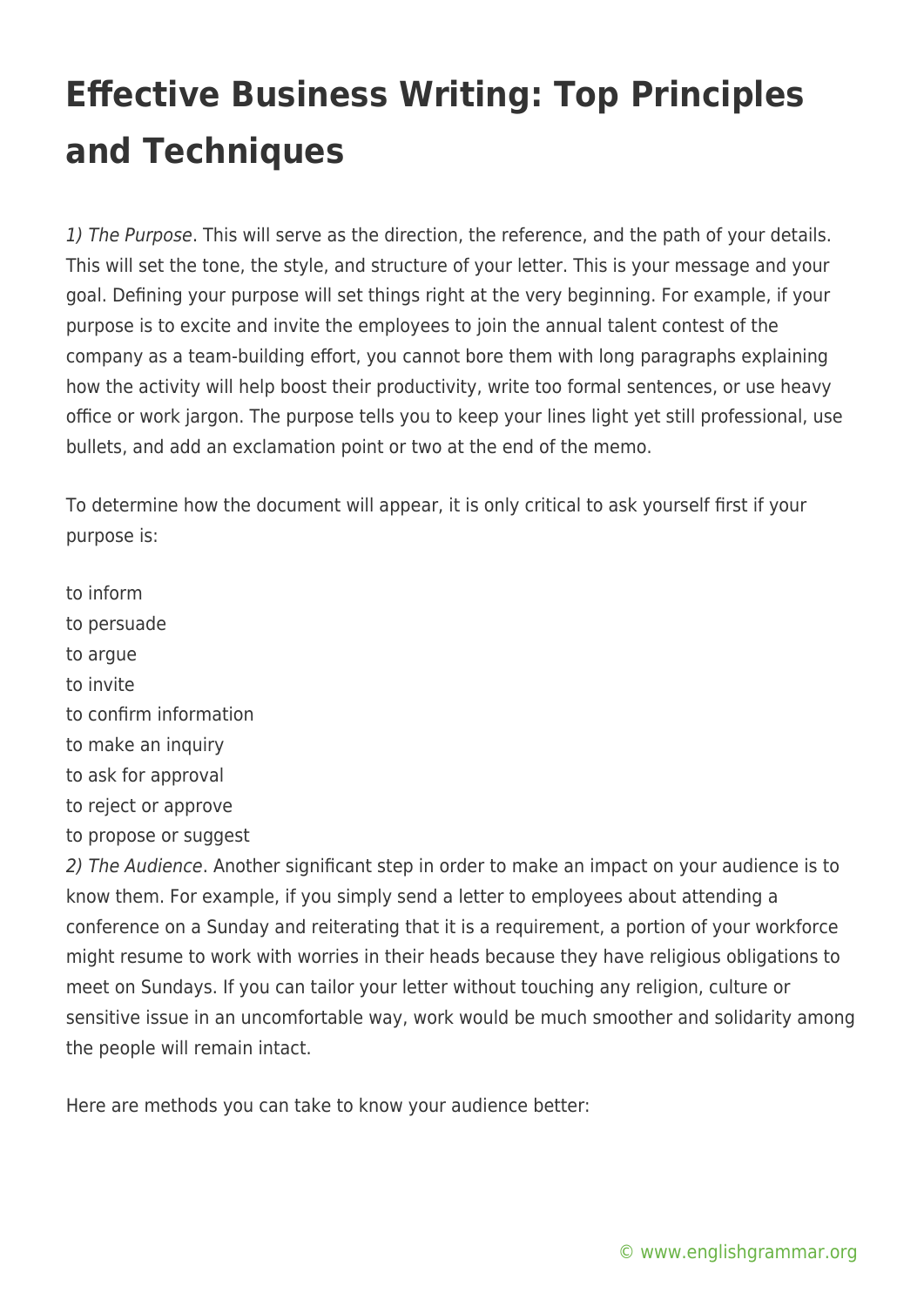If you are sending an external communication to a company, determine its vision, its mission, its accomplishments and goals. If your letter reflects these things, the company would realize that you care both for its objectives and its situation. Gather these data using the company's website, social media networks, and other corporate paraphernalia.

If you are sending a proposal to an individual, know his/her preferences, pain, problem or wants. If you can answer one or two of them in your letter (sales, marketing, proposal, etc), it will make your document more interesting and more memorable.

You can also take a look at the company's communication style through its public documents and press releases. This way, you know how you should convey your message to them.

A Business Insider [article](https://www.businessinsider.com/five-steps-to-better-business-writing-2011-2) suggests the following guide questions as you develop your writing: Why does the reader care?

- How does the reader benefit?
- What should the reader do?
- When should the reader do it?
- What happens if the reader does take action?
- What happens if the reader doesn't take action?
- Who else will benefit? Why?
- Where does the reader go for more information?
- Grammar and Language in Business Writing

iFixit CEO Kylie Wins, in his controversial [post](https://hbr.org/2012/07/i-wont-hire-people-who-use-poo) at the Harvard Business Review blog, claims that "grammar signifies more than just a person's ability to remember high school English. I've found that people who make fewer mistakes on a grammar test also make fewer mistakes when they are doing something completely unrelated to writing — like stocking shelves or labeling parts." He furthers that in his company where programming, like writing, is crucial, "the devil's in the details. In fact, when it comes to my whole business, details are everything. I hire people who care about those details." For clients or partners, language may echo a company's competence, culture, openness to development, and way of treating business. Hence, there is a need to prevent [grammatical errors and inappropriate writing in](https://www.grammarcheck.net/business-writing-blunders/) [business communication](https://www.grammarcheck.net/business-writing-blunders/).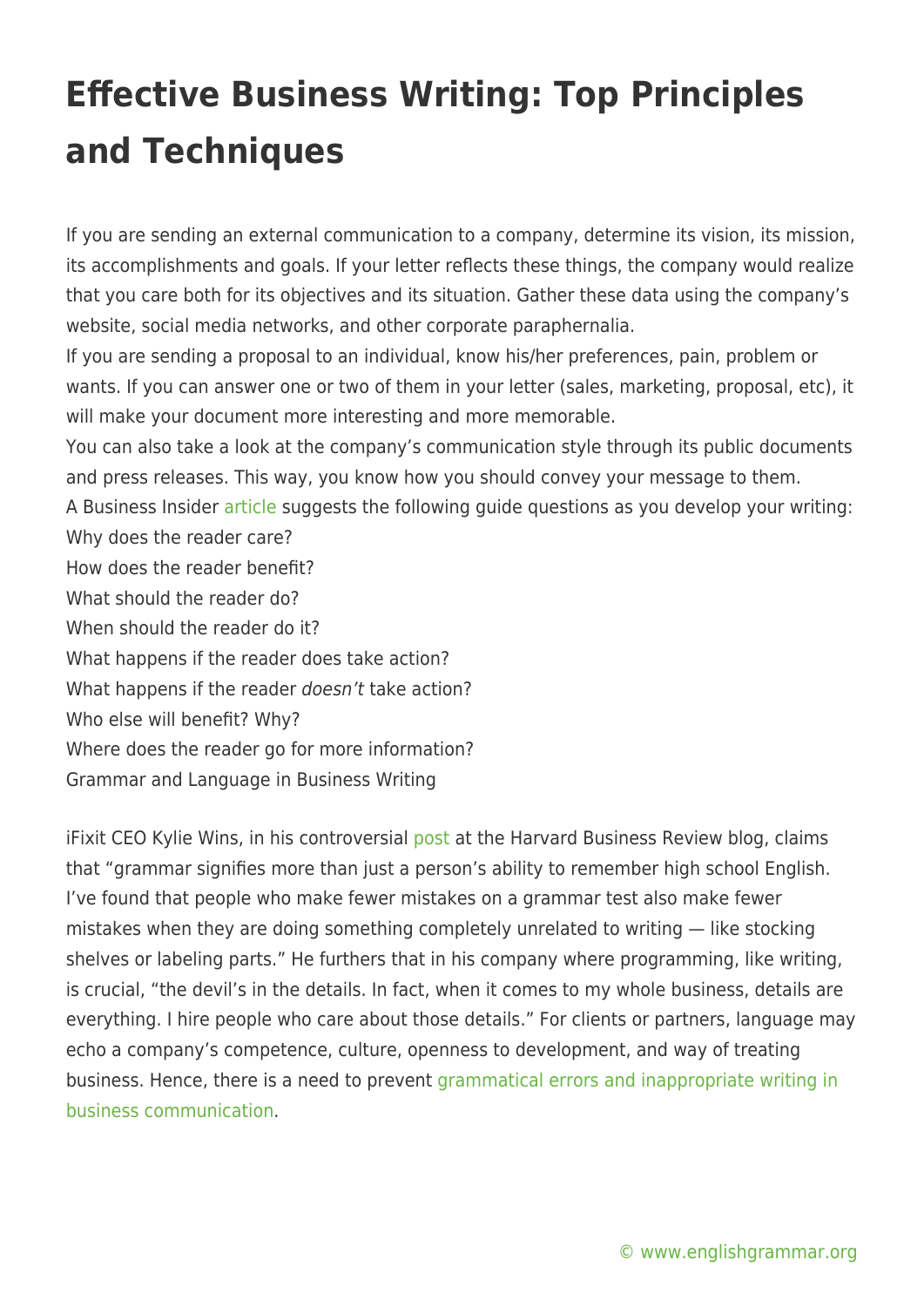On words, phrases, and sentences

The book "Effective Business Communication," by Ronnie Bouing, suggests that complex and general nouns and wordy lines should be avoided. There should be less jargon–unless it is a technical document–and more specific words and brief yet strong phrases. Let's take a look at his examples:

instead of "wealthy business person," use "tycoon." not "business prosperity," but "boom" not "consensus of opinion," but "consensus" not "kind consideration," but "kindness" or "consideration" not "as a result of," but "because" not "at the present time," but "now" The Miami University presents the following pointers:

Turn nouns into verbs: Instead of "We would like to make a recommendation that…" say "We recommend that…"

Refrain from overusing "it is" and "there are": Not "It is imperative that we examine this…" but "We examine…"

Avoid the use of fancy terms and stick to simple ones: Not "utilize" but "use" Be cautious with pronoun reference. For example, to which is "this" referring to in this sentence "This is the reason behind the company's restructuring." If this is placed at the end of the paragraph, anything in your previous sentences can serve as a reason. Be as definite and as clear as possible.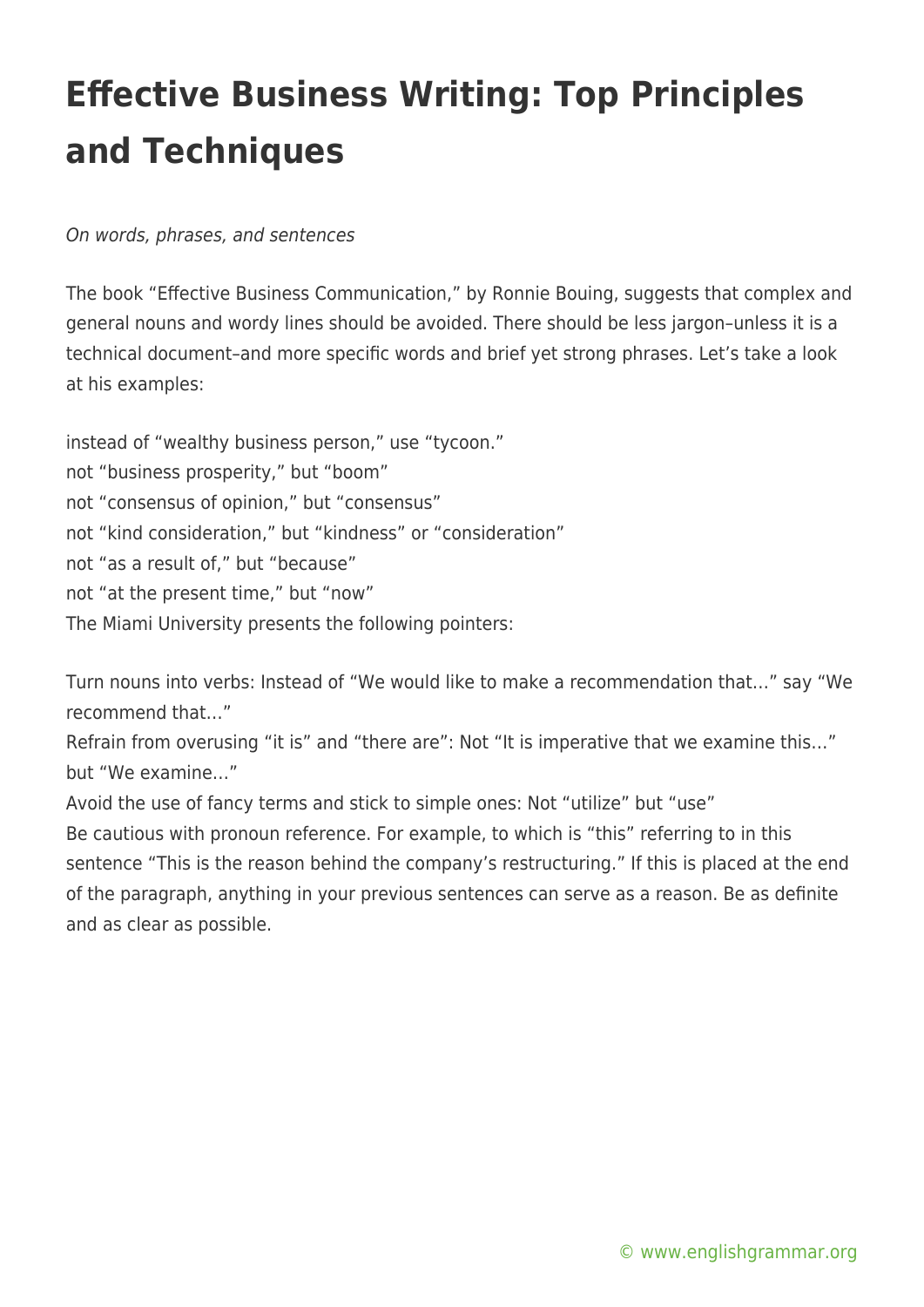

Here are other tips for better business writing:

Use the active voice instead of the passive voice to sound more assertive and powerful. For example, not "The report was submitted by the team lead to the CEO," but "The team lead submitted the reports to the CEO."

For the tone, the [Purdue University](https://owl.english.purdue.edu/owl/resource/652/01/) emphasizes the need to be confident, sincere and courteous. Its example suggests that instead of saying "You must agree that I am qualified for the position," write "My qualifications in the areas of accounting and customer service meet your job requirements."

The Purdue University also explains how to apply parallelism in professional writing. For example, if a series of items starts with a verb, the rest of the lines should start with a verb as well: "duties: analyze data; call clients; write reports.

The Pepperdine University – Graziado School of Business and Management lists several action words you can use in professional writing: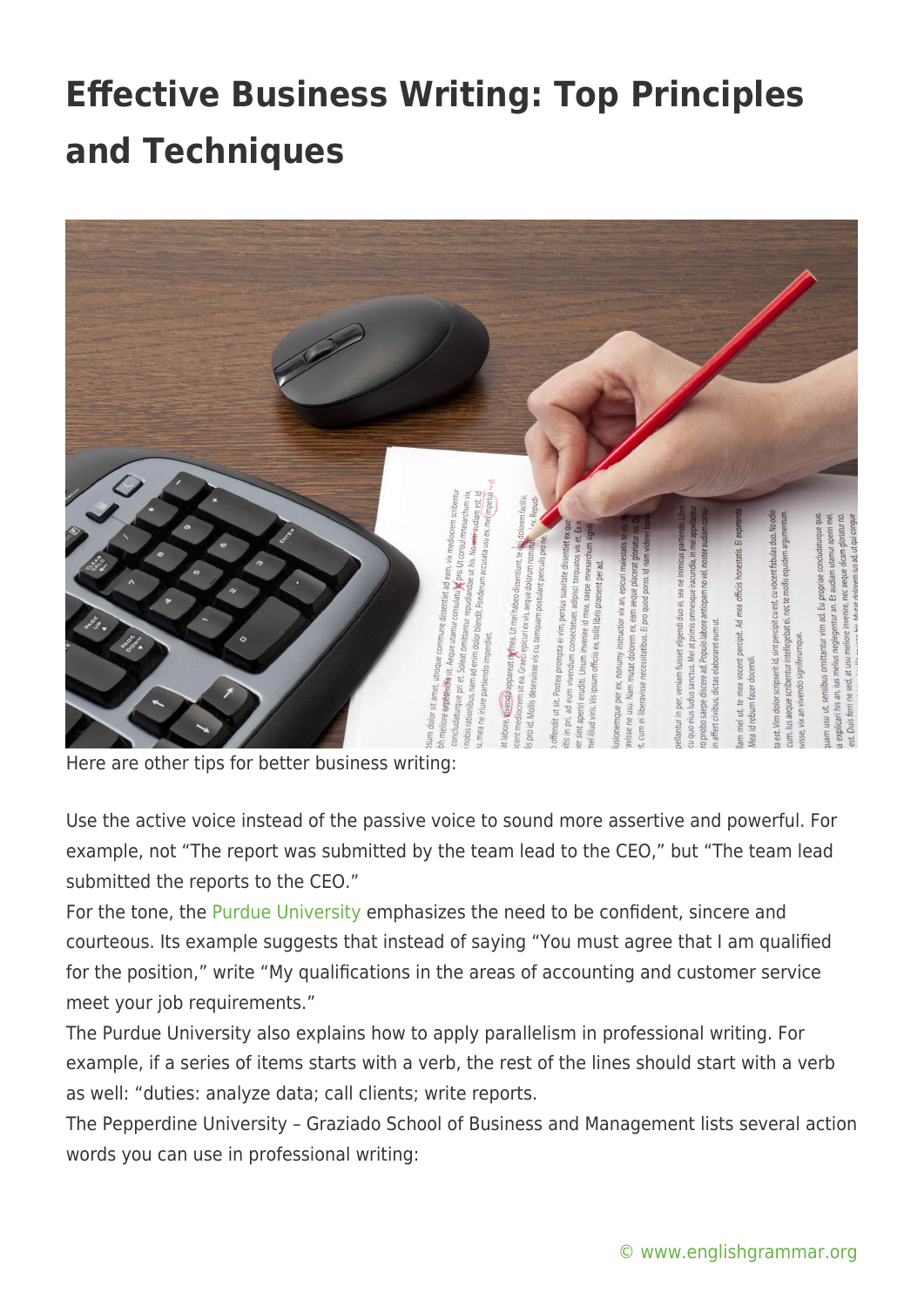| Achieve        | Acquire       | Adapt         | <b>Address</b>  | Advance     |
|----------------|---------------|---------------|-----------------|-------------|
| Advise         | Advocate      | Analyze       | Apply           | Appoint     |
| Arbitrate      | Architect     | Arrange       | Ascertain       | Assemble    |
| <b>Brief</b>   | <b>Budget</b> | <b>Build</b>  | Calculate       | Capture     |
| Catalog        | Champion      | Coordinate    | Correct         | Counsel     |
| Craft          | Create        | Critique      | Decrease        | Define      |
| Delegate       | Deliver       | Demonstrate   | Forge           | Deploy      |
| Design         | Detail        | <b>Detect</b> | <b>Discover</b> | Dispense    |
| <b>Display</b> | Distribute    | Diversify     | <b>Divert</b>   | Document    |
| <b>Exceed</b>  | Execute       | Exhibit       | Expand          | Expedite    |
| Experiment     | License       | Export        | Facilitate      | Finalize    |
| Finance        | Form          | Formalize     | Formulate       | Found       |
| Halt           | Head          | Hire          | Honor           | Hypothesize |
| Identify       | Illustrate    | Judge         | Justify         | Launch      |
| Lead           | Lecture       | Listen        | Locate          | Maintain    |
| Manage         | Manager       | Manipulate    | Manufacture     | Map         |
| Market         | Mastermind    | Modify        | Monitor         | Motivate    |
| Navigate       | Negotiate     | Nominate      | Normalize       | Prepare     |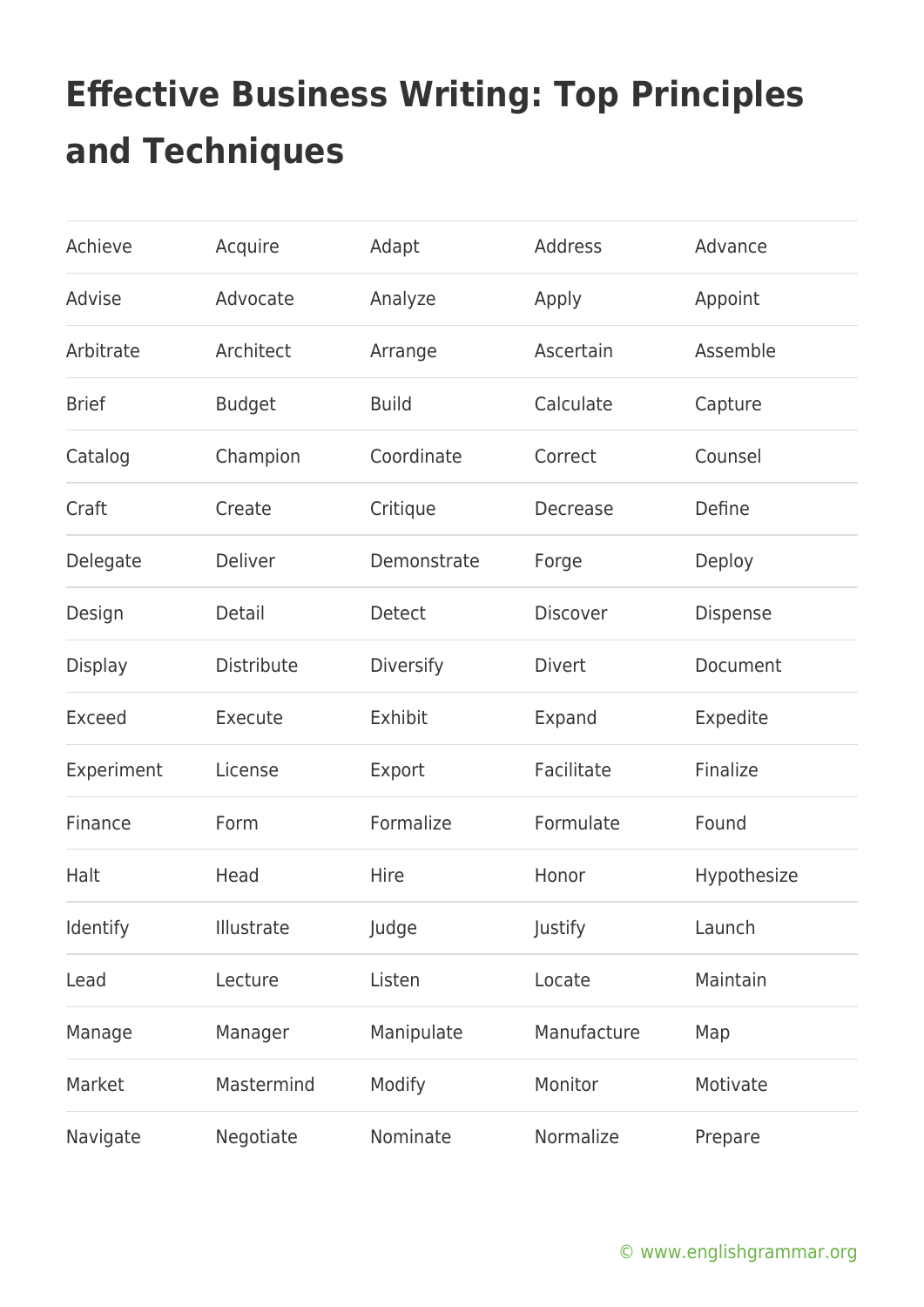| Prescribe | Present   | Preside    | <b>Process</b> | Procure   |
|-----------|-----------|------------|----------------|-----------|
| Program   | Progress  | Project    | Promote        | Propose   |
| Prospect  | Provide   | Publicize  | Rate           | Realign   |
| Rebuild   | Recapture | Receive    | Recognize      | Recommend |
| Review    | Revise    | Revitalize | Satisfy        | Schedule  |
| Secure    | Select    | Separate   | Serve          | Simplify  |
| Sold      | Solidify  | Solve      | <b>Specify</b> | Structure |
| Succeed   | Suggest   | Summarize  | Supervise      | Supply    |

Support

On overall grammar editing:

The [Harvard Business Publishing](https://hbr.org/) details ways to edit grammar and mechanics:

Revise lengthy titles: Instead of "Bob Smith, Vice President for Corporate Communications and Government Relations," write "spokesperson Bob Smith"

Be keen with obvious points: Instead of "Obviously, this means we will need to raise prices, which

could reduce sales," prefer "Our need to raise prices could reduce sales."

Instead of using "of" phrases, convert them into possessives. "For example, change the success of the company to the company's success."

On formatting:

The Harvard Business Publishing describes the graphical elements one should consider when developing a business document: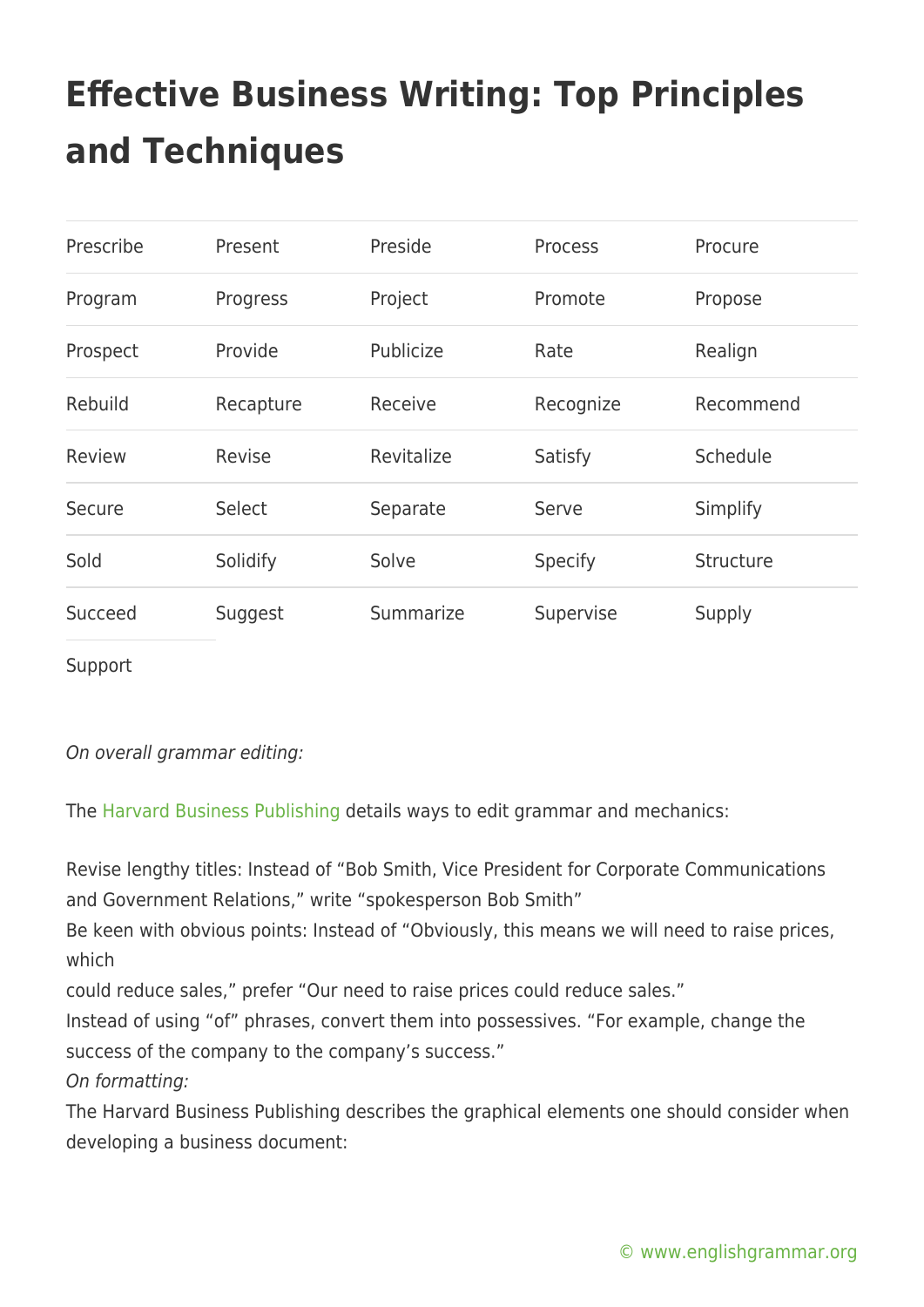Headings and bullets – Headings are used to underscore the main points, form white space, and make it easy for readers to scan the document. Bullets, on the other hand, are often for series of items. They are useful because a huge volume of data can be converted into "small, digestible bites," making the reading experience smooth and the paper easier to navigate.

Tables – These are used when subjects or options are being compared or contrasted to one another. These tools will avoid the repetition of the company names and categories throughout the text. There would be less words because the data no longer needs extensive explanation.

Maps, flowcharts, and diagrams – These are for more complex data or connections of data that text alone can no longer detail substantially. These also aid in presentations, saving more time and other resources.

Bold face and italics – To emphasize specific points to readers , you can put the words in boldface or in italics.

#### On using sources:

The Miami University gives pointers for acknowledging sources in business documents, especially those that present proposals:

a) Readers should be able to identify sources. State full URLs, names of websites, and authors' names using a consistent citation method.

b) Avoid using direct quotes and instead paraphrase them or state them in your own words. This will also give the impression that you have a solid grasp of the evidence for your proposals.

c) Provide explanation for outside materials so readers will not come up with an interpretation that is different from yours.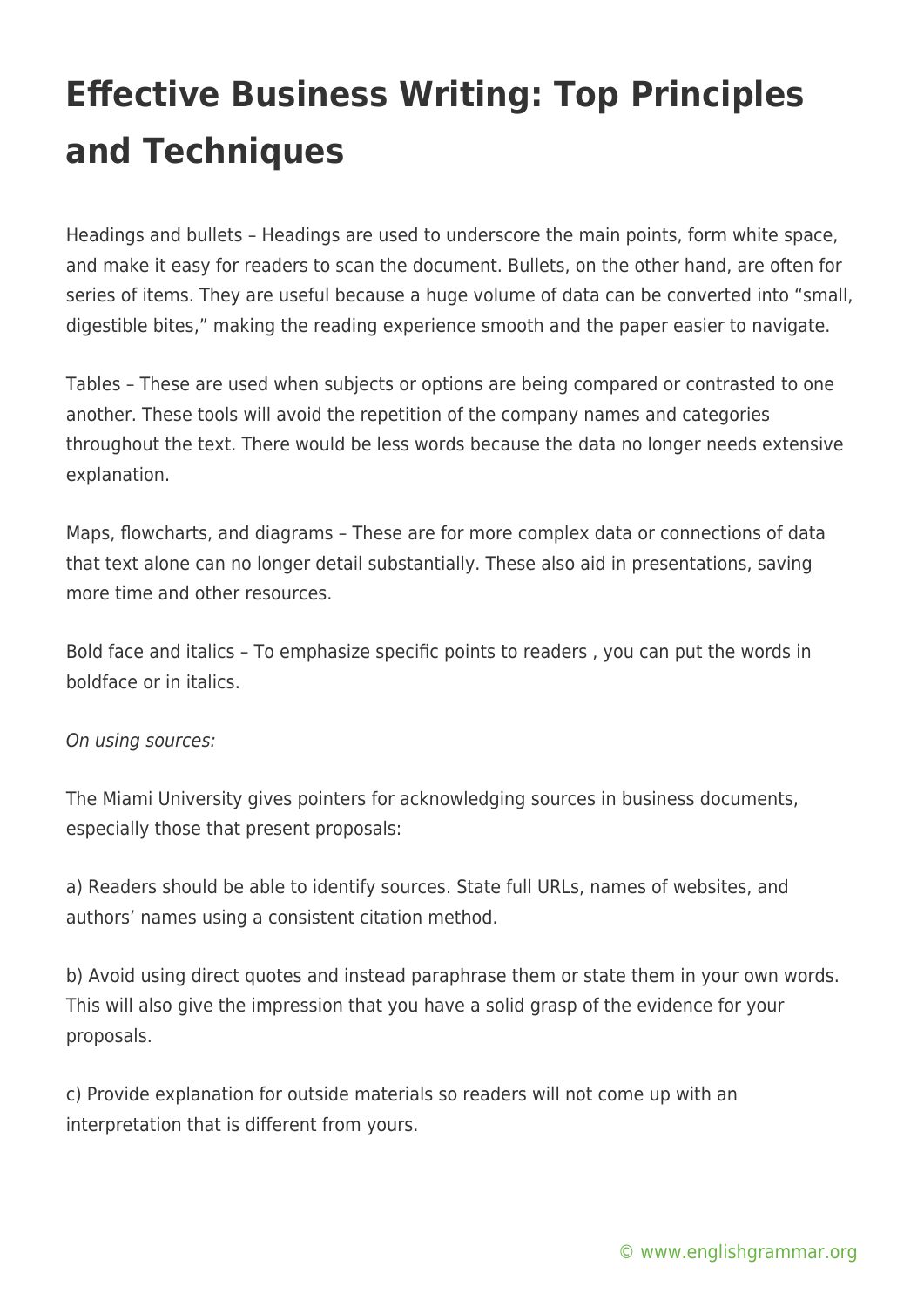d) Use only persuasive and credible sources. This will make your document more reliable and convincing.

On content development and organization of ideas:

Ideas in your business should flow in a logical manner to keep the whole discussion smooth and all thoughts cohesive. The Purdue University has [guide questions](https://owl.purdue.edu/owl/subject_specific_writing/professional_technical_writing/prioritizing_your_concerns_for_effective_business_writing/index.html) for reviewing professional papers

Does your document begin by explaining your point and forecasting the communication's main ideas?Your introduction should answer these three questions from the perspective of the reader: What is this? Why am I getting it? What do you want me to do? Does your communication proceed in a logical and organized way, moving from general to specific information? Is information arranged in order of importance to your audience? Is similar information kept together? Is each section organized around only one main idea? Do key sentences begin each paragraph? For content development, you can ask the following as you re-check your content: Do you provide enough background information for the message? Have you included specific examples, numbers, dates, names and percentages to support your claims?

Do you have graphics (charts, graphs, diagrams, and tables) where appropriate? Have you eliminated unnecessary and/or obvious information to your audience? Types of Business Communication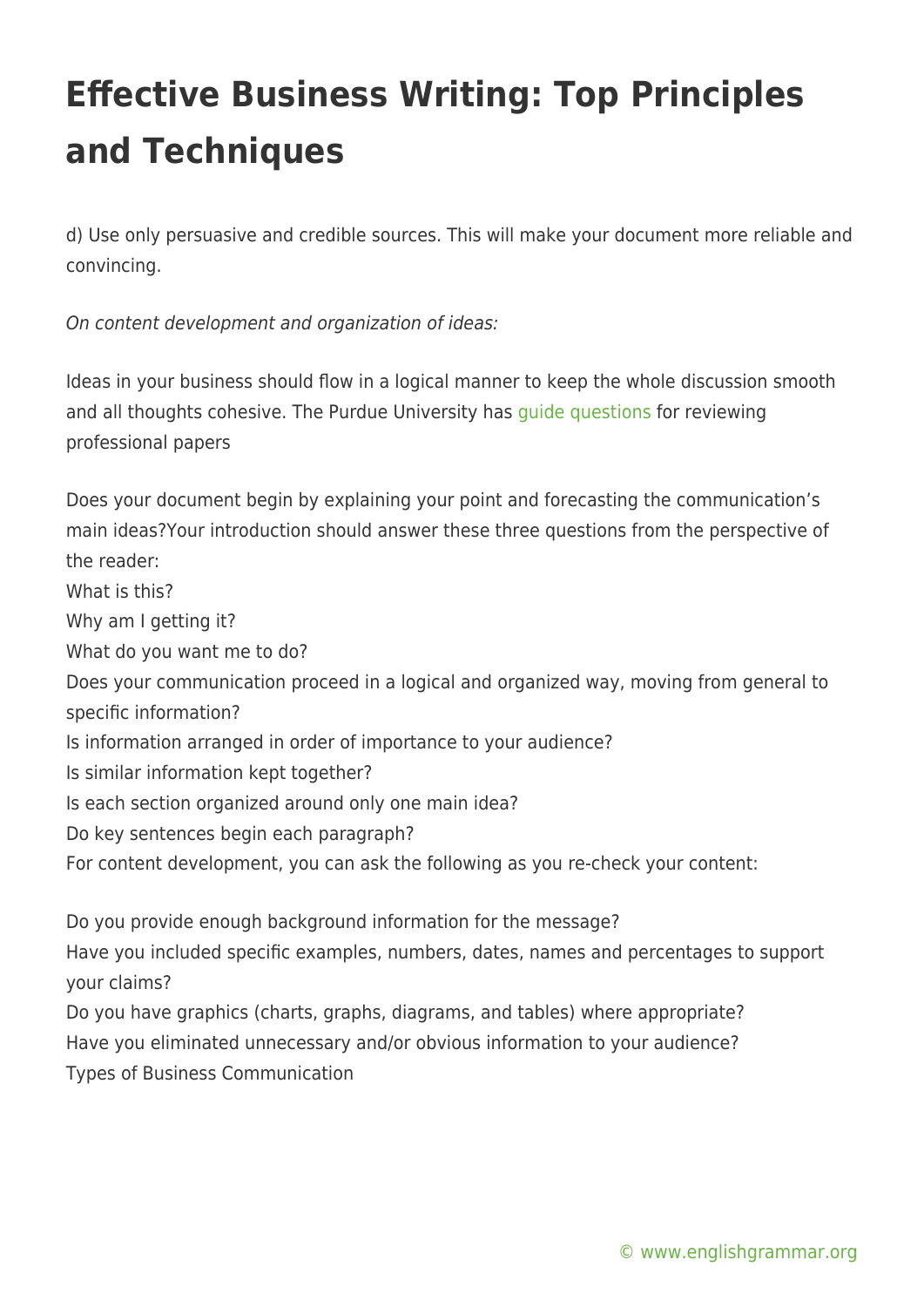

Barbie Carpenter of Demand Media, a digital marketing agency, in an [article,](https://smallbusiness.chron.com/four-types-communication-business-writing-21695.html) shares the four types of business communication:

1) Results-Oriented Communication. This type of correspondence encourages people, especially those in the office, to take actions or follow specific instructions. An example of this is a memo with the weekly goals of a team. It is expected to be motivational to produce solid results.

2) Informational Communication. Some documents are eyeing a goal, but some are simply to inform the audience. For example, an email can be about a change in a policy, a help manual for a particular program or facility, or changes in the organizational structure. These papers are expected to be clear to avoid misinterpretation.

3) Negative Communication. There are inevitable events in the workplace that may not be pleasing to everyone. Writing about them requires careful planning. "For example, a human resources specialist might have to write a letter about a layoff or severance package. In this type of communication, the writer should use a firm but empathetic tone and write succinctly